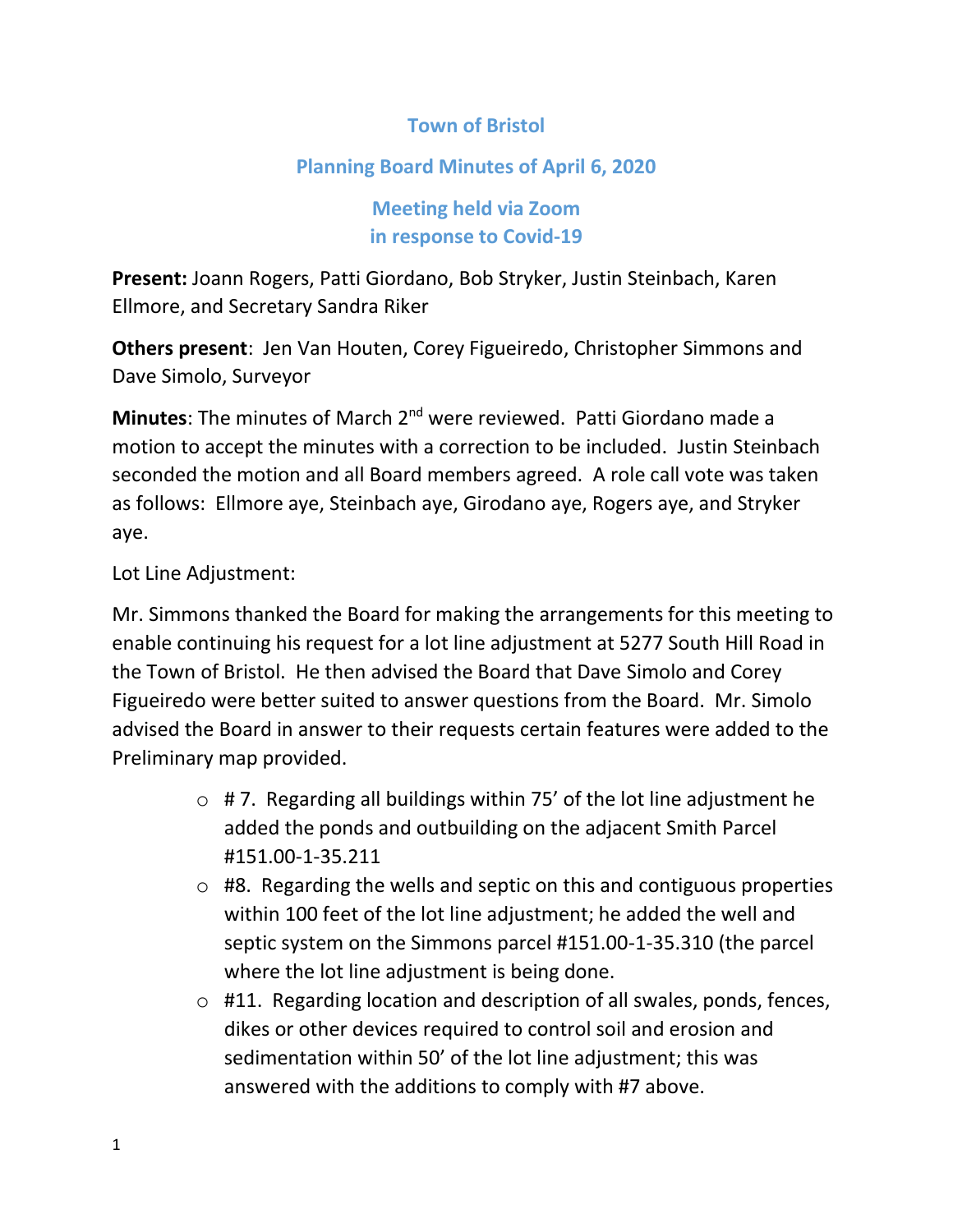o 14. All existing property lines, easements and rights-of-way with appropriate liver and page along with the purpose for which the easements or rights-of-way have been established; under Notes #2 states the property may be subject to a utility easement at L464 D151.

Chairman Ellmore asked if the Board had any other concerns: Corey Figueiredo said the larger scale map (which is a copy of the actual tax map provided by Oncor) shows the entire parcel 152.00-1-64.110 belonging to Mr. Simmons and where parcel B # 151.00-1-35.100 of 7.174 acres will be annexed to the larger parcel which has road frontage of 300' making parcel B not a land locked parcel.

The Board said they did not see where the statement concerning the Town of Bristol is not responsible for the quality or quantity of the water in the Town; it is found under Notes: #4.

It was agreed that all outstanding issues had been addressed.

## Chairman Ellmore then addressed SEQRA and after the review of all items: *A Negative Declaration was made with a motion by Joann Rogers with a second by Bob Stryker. Roll call vote as follows: Ellmore aye, Steinbach aye, Rogers aye, Giordano aye, and Stryker aye.*

There were some questions raised about the larger map provided and Mr. Simolo said this encompasses all the additional acreage owned by Mr. Simmons and was taken from the tax map provided in Ontario County Oncor and there are some additional lines on that map that are not pertinent to this application, however the "Z" hooks show the connection between the two parcels in question. Chairman Ellmore said the "Z "hooks do match up as they are shown. Board member Steinbach said this should be enough for County mapping to show the new boundaries of parcel B 151.00-1-35.100 and 152.0-1-64.110 combined.

*A motion was made by Justin Steinbach that the Planning Board of the Town of Bristol approve the lot line adjustment requested by Mr. Simmons in this application dated February 7, 2020. A second was made*